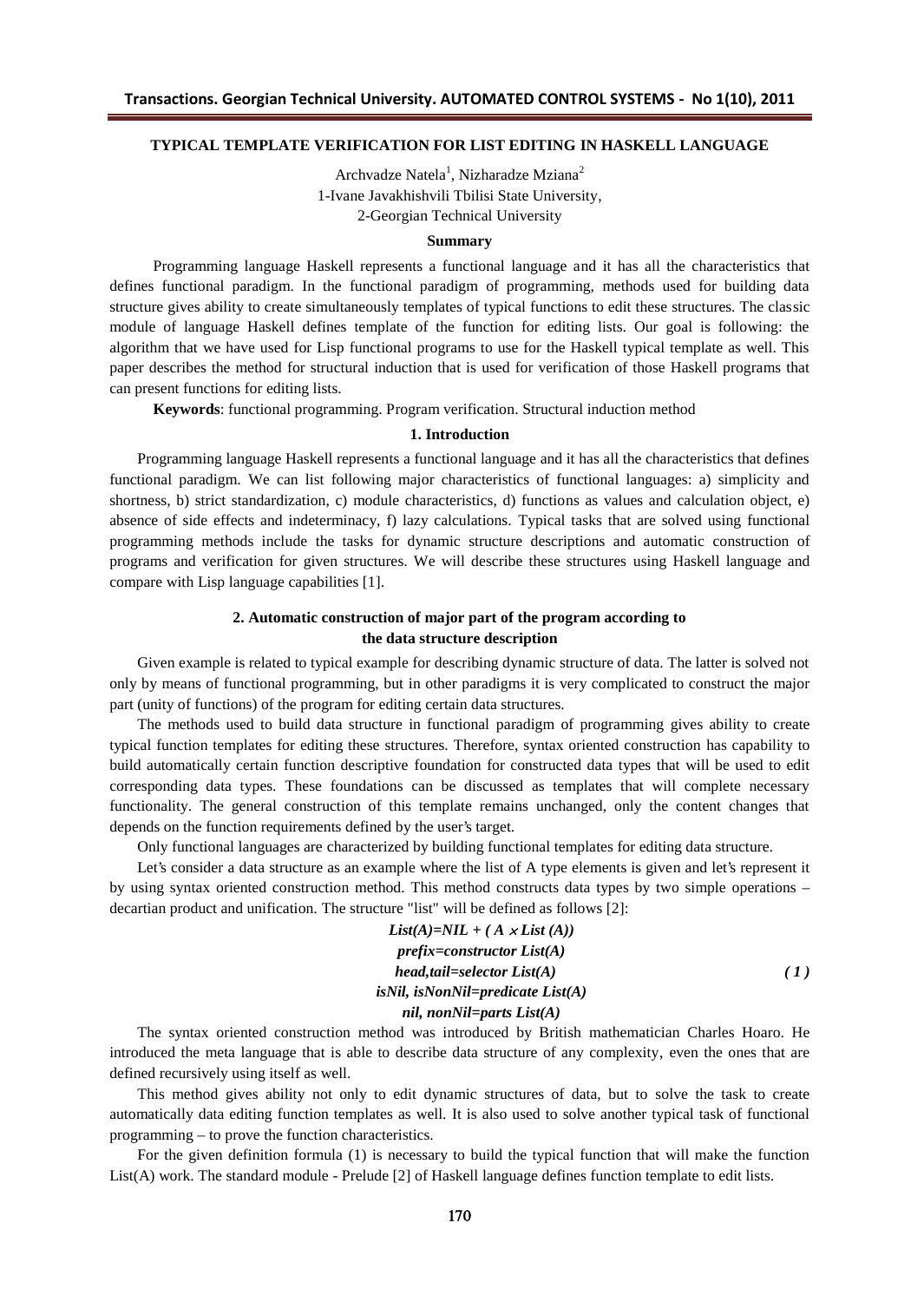The typical function template that edits lists (it is assumed that the function takes one argument – the list at the beginning) has the following form:

 $f[$   $] = g[$   $]$   $]$ 

 $f(x: xs) = g2(g3x)(g4(f(g5xs)))$  (2)

In the formula given, *g1, g2, g3, g4, g5* functions represent those functions that are dependent on the goals of the task: *g1* is a function to edit empty list, *g2* is a function that unifies the results of function's head and tail editing, *g3* is a function that edits the head of the list, *g4 i*s a function that edits recursive call of the non-empty list tail, *g5* is a function that edits in advance the tail of the non-empty list before the recursive call.

#### **3. Generalized form of programming language Lisp**

[4] discusses the forms of abstract programs in programming language Lisp that enables to edit lists. One of the forms has the following form:

*(DEFINE FUN(F F<sup>0</sup> .L) (COND((MEMBER NIL L)a) ( 3 ) (T(g(f(M F L))*  $(APPLY'FUN(CONS'F(CONS'F^0(MF^0L)))))$  ))

[5] describes the verification algorithm for functional languages. It shows how to prove by means of structural induction method.

Formula (3) resembles the definitions given by formula (1). Our goal is to use the algorithm that was used for Lisp functional program also for formula (1) in order to prove its verification. It is worth mentioning, that Lisp program edits lists.

#### **4. Verification of typical template**

Let us prove the verification of the equation described with formula (2) by using structural induction method.

Structural induction method is used for such type of recursive functions which has structures, not numbers, as arguments. The correctness of this type of program can be proved as follows:

1. Let's prove that the program works correctly for simple data (function arguments).

2. Let's prove that the program works correctly for more complicated data (function arguments) with the assumption that it works well for simpler data (function arguments).

For verification of formula (2) we will assume that the induction is conducted in accordance with list length; in other words, we assume that the function's argument is "simple" if it contains less elements than the "complicated" argument. Let's assume that *g5* function is equality. Analysis of the function shows that *f* function's recursive directing - *f(g5 xs)* on the right side is more simple because the argument is the result of *g5* function's interaction on *xs* list that has one less element than the original list *(x:xs)* as its first element was excluded.

The proof is as follows:

1. Let's prove that for any list with 0 elements, function *f* works correctly. Truly, *f[]=g1[]*. In general, *g1* function, that edits empty list is an equality function; in other words, it returns empty list as a result from the empty list:  $f/J=$ []. That's what we wanted to show.

2. Let's prove that *f* function works well for lists with *N* elements (on upper level): *L=*(*x:xs)*. Then it will work correctly for all lists  $L1 = (x1 : xs1)$  that has N+1 elements on upper level. The induction hypothesis is as follows:

 $f(x: xs) = g2(g3x)(g4(f(g5xs1)))$ 

Let's write non-zero part of formula  $(2)$  for *L1* list that has  $N+1$  elements:

 $f(x1: xs1) = g2(g3x)(g4(f(g5xs1))).$ 

Here, *xs1* is a list with *N* elements as it is derived from *L1* list by excluding the first element. It is influenced by function  $g5$  that edits in advance *L1* tail before the recursive calling. Then  $f(g5 xsl)$  is called recursively. Often *g5* function is equality but it does not have a value because *xs1* is already a list with *N* elements for which the *f* function works correctly by induction hypothesis. That's what we wanted to prove.